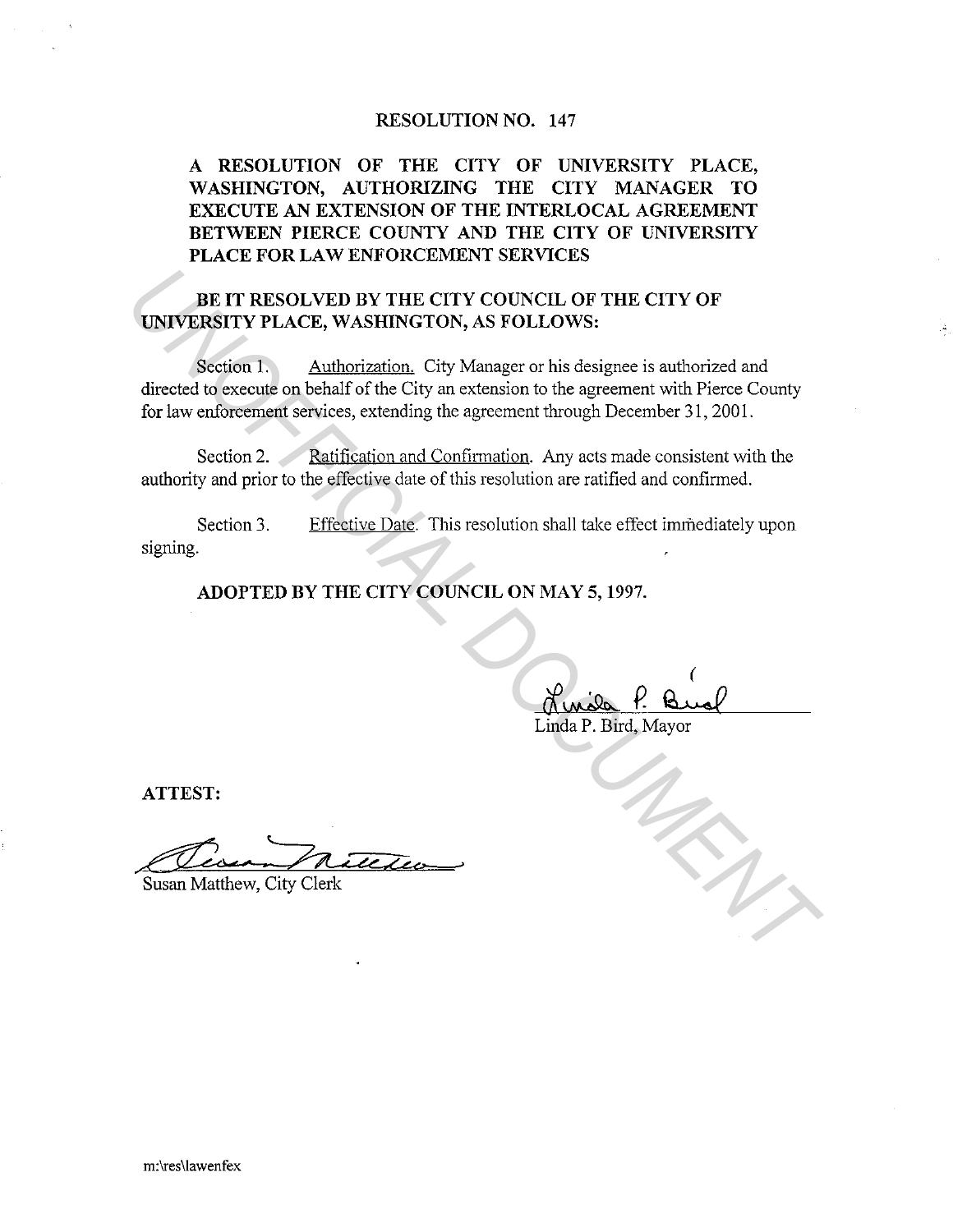## **INTERLOCAL AGREEMENT BETWEEN PIERCE COUNTY AND THE CITY OF UNIVERSITY PLACE RELATING TO LAW ENFORCEMENT SERVICES**

**TIDS AGREEMENT** is entered into this day by and between **PIERCE COUNTY,** a political subdivision of the State of Washington (herein referred to as "COUNTY") and the **CITY OF UNIVERSITY PLACE,** a municipal corporation of the State of Washington (herein referred to as "CITY") and is applicable to all properties located within the geographic area described in Exhibit "A" (herein referred to as "incorporated area") attached hereto and incorporated by this reference.

WHEREAS, pursuant to Chapter 35.02 Revised Code of Washington (RCW), the CITY established August 31, 1995 as its official date of incorporation and upon that date commenced operations as a CITY; and

WHEREAS, pursuant to Chapter 35.02 RCW, as of the date of incorporation local governmental authority and jurisdiction with respect to the newly incorporated area transferred from the COUNTY to the CITY; and

WHEREAS, on or about August 31, 1995, the parties entered into an interim agreement to provide, among other services, law enforcement services to CITY residents until December 31, 1995 or until such time as a long-term agreement for the provision of the services described herein is executed; and <sup>2</sup> CITY") and is applicable to all properties located within the geographic area described in Exhibitate (as a "incorporated area") attached hereto and incorporated by this reference.<br>
W<sup>1</sup> (herein referred to as "incorpo

WHEREAS, as the CITY and the COUNTY share the same commitment to the law enforcement philosophy of community oriented policing, the CITY has determined it is in the CITY's interest to execute a long-term agreement for law enforcement services with the COUNTY; and

WHEREAS, the COUNTY has the resources necessary to continue to provide law enforcement services; and

WHEREAS, the parties are authorized to enter into such agreements by virtue of RCW Chapter 39.34 and Section 35.02.225;

NOW, THEREFORE, in consideration of the terms and conditions contained herein, it is mutually agreed by and between the COUNTY and the CITY as follows:

SECTION 1. **PURPOSE.** The purpose of this agreement is for the COUNTY to provide to the CITY and its residents law enforcement services through the Pierce County Sheriff's Office (PCSO).

**Interlocal Agreement Between Pierce County and the City of University Place Relating to Law Enforcement Services Page 1**  May 12, 1997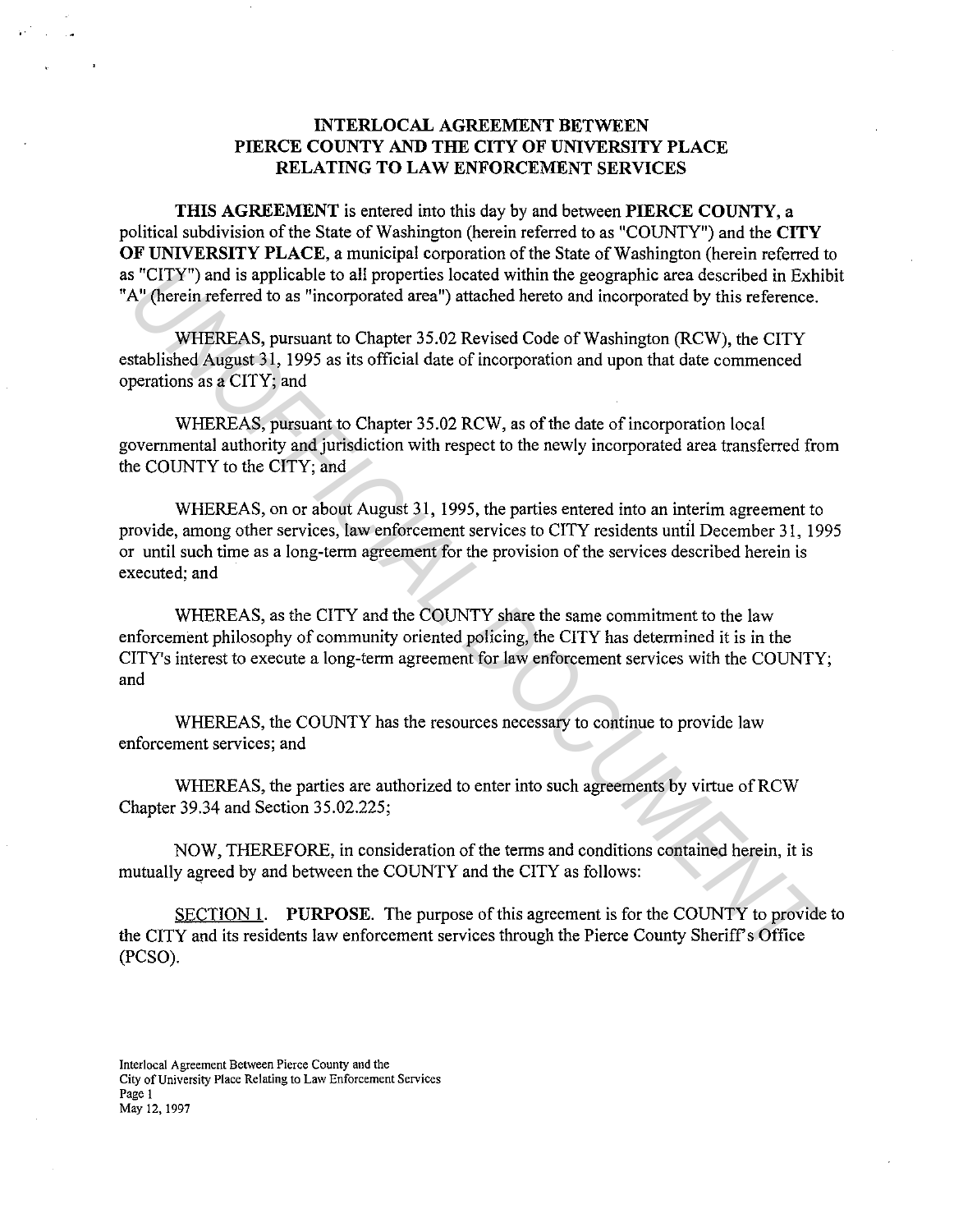SECTION 2. **DIRECT SERVICES.** The County will provide law enforcement services as described in the categories below within the incorporated area twenty-four (24) hours per day, rendering such services at the level described in Exhibit "B" attached hereto and incorporated by this reference.

- A. Patrol/Traffic Enforcement Deputies. Patrol/traffic enforcement services shall constitute the first response for the enforcement of state law and CITY-adopted municipal criminal and traffic codes. Patrol services shall include reactive patrol to respond to residents' and business' calls for services, proactive patrol to prevent and deter criminal activity, traffic patrol to enforce applicable traffic codes, traffic accident investigation, and any other lawful assignment the CITY deems necessary. Other services included within this category are: SWAT, Lab entry, air services, reserves, volunteers, bicycle patrol, canine patrol, and the Community Support Team. As written, this agreement assumes a minimum of three (3) patrol deputies per shift for a total of fifteen  $(15)$  full time equivalent patrol deputies. One  $(1)$  traffic deputy will also be provided. These deputies have adequate supervision available through the PCSO Command, the sergeant and Command/Liaison officer whose positions are separately delineated in this agreement. municipal critimial and tattific codes. Partol severas had include reactive partol<br>tespond to residents' and business' calls for services, proactive partol to prevera the<br>deter criminal activity, traffic partol to enforce
	- B. Command/Liaison. Command/Liaison will consist of an officer of the rank of lieutenant who will act as the COUNTY's liaison and the CITY's police manager. The lieutenant is to act in the same fashion as a city police chief by coordinating the daily delivery of service and supervising the officers assigned. The costs of one sergeant is included in this agreement. The sergeant will be selected with input from the CITY manager or his/her designee and will be assigned to the CITY to provide patrol supervision and assist the Command/Liaison as directed.
	- C. Investigation Services. Investigation services consists of general criminal investigations by officers assigned to investigation division and, when required, the services of officers assigned to special units investigating such crimes as narcotics, asset forfeiture, homicide, special assaults, fraud. These officers are supported by crime scene analysis, crime laboratory, polygraph, identifications, evidence control and Automatic Fingerprint Identification System (AFIS).
	- D. Law Enforcement Support Agency. The COUNTY utilizes the Law Enforcement Support Agency (LESA) to provide law enforcement communications, records management, and related administrative support services. In contracting for services, the CITY and COUNTY agree that LESA will continue providing communication, records maintenance, and related administrative support services. The CITY agrees that if it desires any change in procedures, protocols or other provisions of communication and records maintenance services that they will meet and confer with the COUNTY and LESA to determine a mutually acceptable alternative.

**Interlocal Agreement Between Pierce County and the City of University Place Relating to Law Enforcement Services Page 2**  May 12, 1997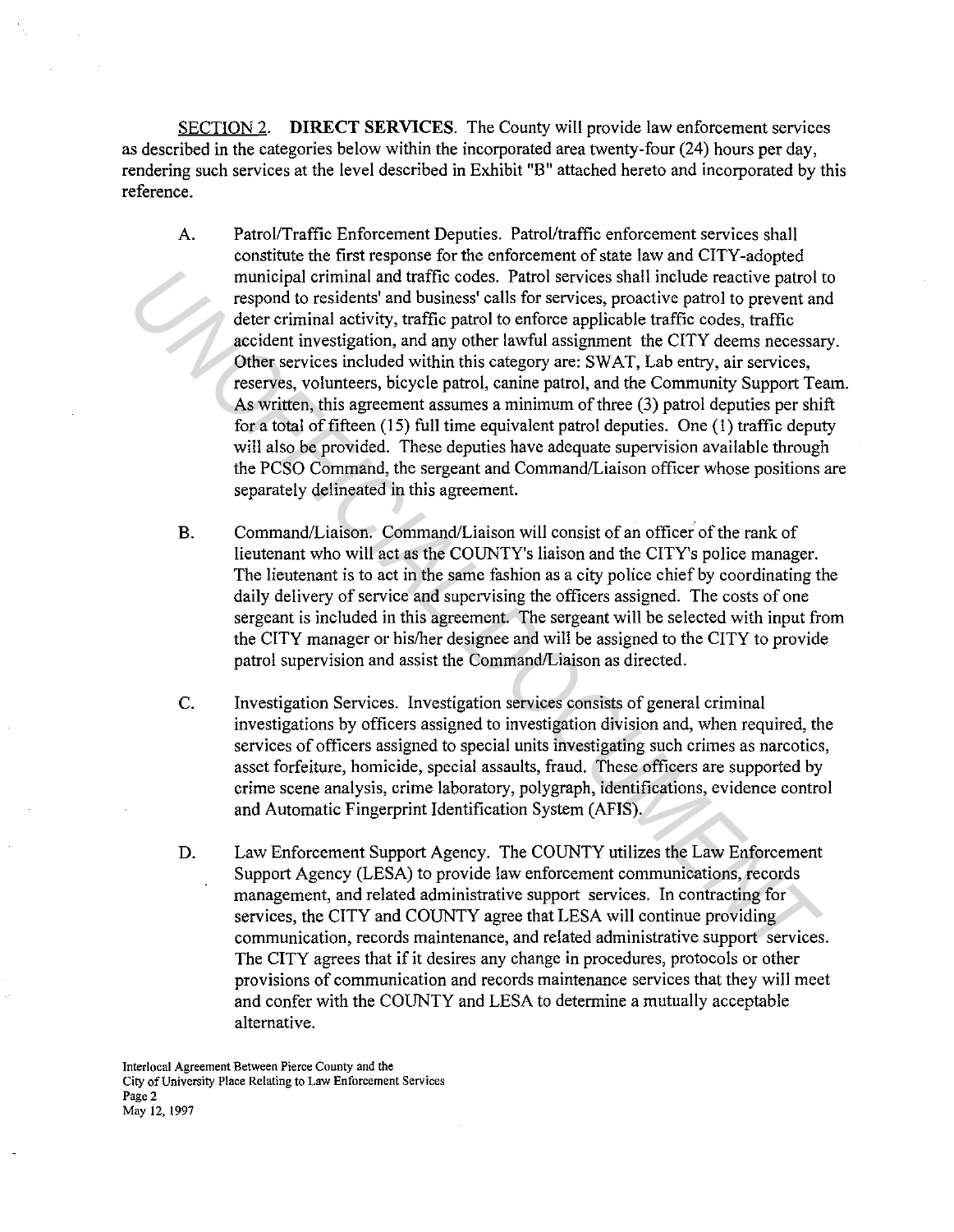### SECTION 3. **COST OF SERVICES.**

- A. Charges for services provided in 1997. Base year costs and unit costs for Sheriff services for 1997 are shown in Exhibit "B". The deputies included in this Exhibit will have adequate supervision available through the PCSO Command, and through the Lieutenant and Sergeant whose positions are also shown in Exhibit "B".
- B. Annual Increases for Direct Services. Except as modified below, the annual cost increase for direct services (which are defined as Patrol/Traffic, Command, Investigation, Clerical Support, and CJRO) for each year after 1997 shall be the 1997 base cost shown in Exhibit "B", plus the growth in the previous year's July to June Seattle Consumer Price Index for Urban Consumers. Any annual increase will be limited to a minimum of three percent (3%) and a maximum of six percent (6%) for 1998 and 1999, and two percent (2%) minimum and a seven percent (7%) maximum for 2000 and 2001. **B.** Amoual Increases for Direct Services. Except as modified below, the amnal ost<br>increase for direct services (Which are defined as Patrol/Trafflic, Command,<br>Investigation, Clerical Support, and CIRO) for each year after
	- C. Calculation of LESA Costs. The annual costs shall be the City of University Place's share of the LESA budget based upon the percentage of services provided and the cost allocation methodology developed by LESA. For 1997 the maximum shall not exceed  $$350,000$ , and for 1998 the maximum shall not exceed  $$375,000$ .
	- D. Support Service Costs. Commencing in 1999, there will be an annual charge for Support Services (defined as Canine, SW AT, Air Operations, Lab Team, and Hazardous Devices). This charge shall be determined by multiplying University Place's percentage of calls for each service from the prior full year times the total full cost budget for each service in the new year. For instance, the charges for 1999 will be based upon the 1997 actual use percentages multiplied by the 1999 full cost budget for each service. The full cost budget is defined as the direct budgeted cost plus 15% for administration and support.

If the COUNTY elects to provide the above services to other Pierce County cities at no or significantly reduced charges, then these charges will be reduced accordingly for the City of University Place.

E. Investigation Costs. Commencing in 1999, the annual charges for Investigation Services shall be divided into 2 components. The first component would be the 1997 cost of the Detective stationed at University Place (\$91,763) increased by the CPI factor referenced above for each subsequent year beyond 1997.

The second component would consist of annual charges for general investigation services. Such charges shall be determined by multiplying University Place's percentage of calls assigned to investigation from the prior full year times the total full cost budget in the new year. For instance, the charges for 1999 will be based upon the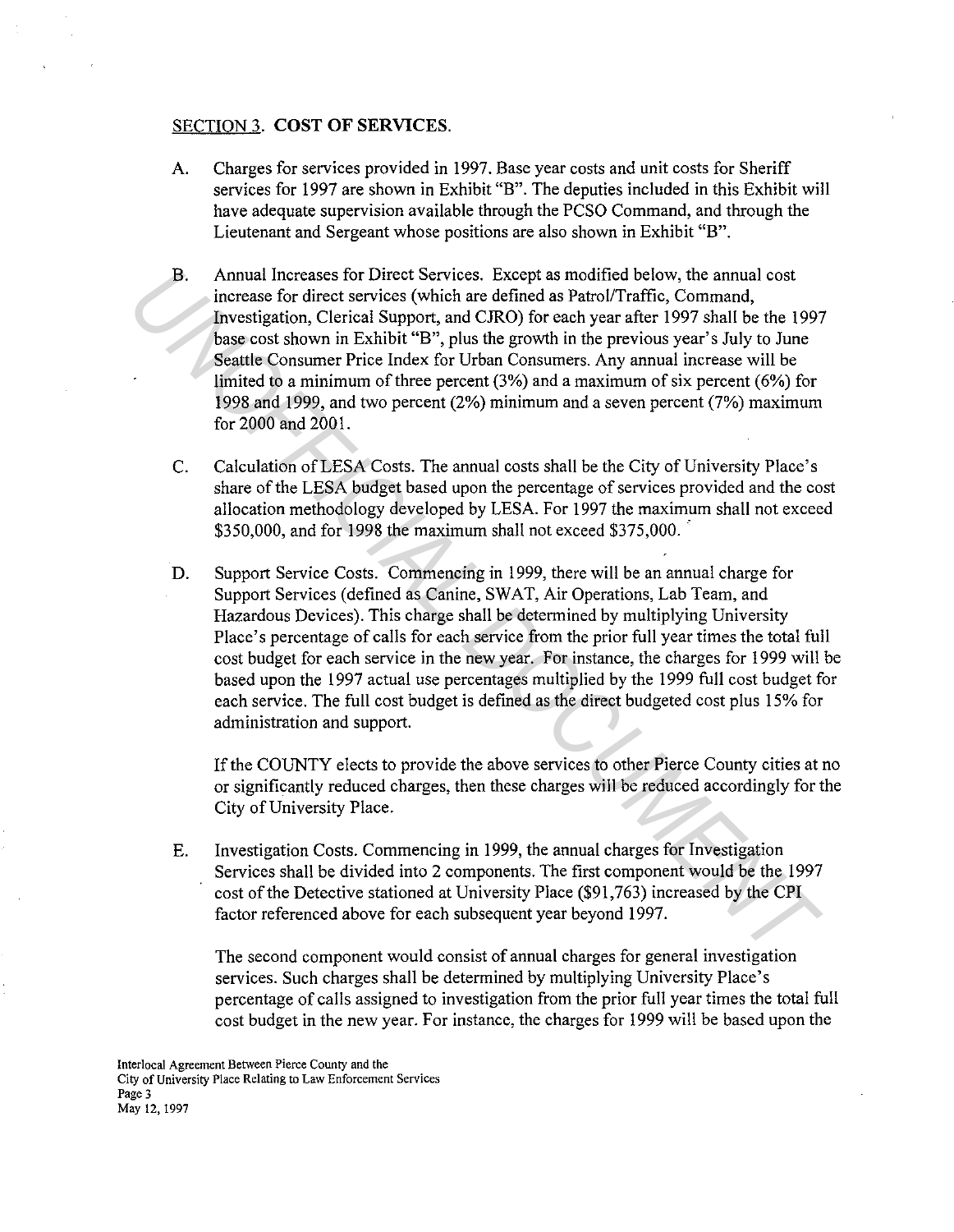1997 actual cases assigned to investigation percentage multiplied by the 1999 full cost budget for investigation services. The full cost budget is defined as the direct budgeted cost plus 15% for administration and support.

The calls assigned to investigation calculations will exclude the cases assigned to the Detective stationed at University Place referenced above.

- F. Clerical Support. The COUNTY shall provide one Office Assistant to support the University Place Sheriff's operation, commencing in the first half of 1997. The cost of this position shall be assumed by the CITY in 1997, shall be assumed by the COUNTY in 1998, and shall be assumed by the CITY in 1999 and beyond.
- G. Facility. The Sheriffs department will guarantee provision of a base facility at either the Lakewood Precinct or the Marine Services Unit office. The cost of any other base facility located in University Place shall be assumed by the CITY.
- H. Charges for Optional Special Services. The PCSO is a full service police agency and a number of optional, specialized services can be provided at the CITY request. Such services or programs include: vice activities, TNET, Crime Prevention, Crime Stoppers, DARE, Community Justice Resource Officer (CJRO), marine patrol, parks patrol, and search and rescue. To the extent the CITY does not.select one or more support services designated as optional special contract services, the COUNTY will not charge the CITY for those services. In the event any of these services are deployed at the request of the CITY manager or his/her designee with the appropriate authority, the CITY and the COUNTY shall meet and confer to determine the specific cost arrangement by which the COUNTY will bill and the CITY will pay for such optional services. F. Ceircal Support. The COUNTY shall provide one Office Assissmant os uspport the curry and the curry in 1993, and shall be assumed by the CITY in 1997, and lbe assumed by the COUN in 1998, and shall be assumed by the CITY
	- I. Purchase of Additional Direct Services. The description of services to be provided in 1997 is as indicated in Exhibit "B". The COUNTY will provide additional Deputies, Command, Detectives, and Clerical Support at the unit cost reflected in Exhibit "B", appropriately adjusted for inflation. Other services not reflected in Exhibit "B" may be provided at costs negotiated between the CITY and the COUNTY.
	- J. Billing Procedure. The costs of services as outlined will be billed monthly during the first week by the COUNTY. Payments by the CITY will be due by the end of the current month. Monthly payments that are not paid within the allotted time period shall be considered delinquent. Delinquent charges shall accrue interest on the unpaid balance from the date of delinquency until paid, at an interest of one half of one percent (.5%) per month.

**Interlocal Agreement Between Pierce County and the City of University Place Relating to Law Enforcement Services Page4**  May 12, 1997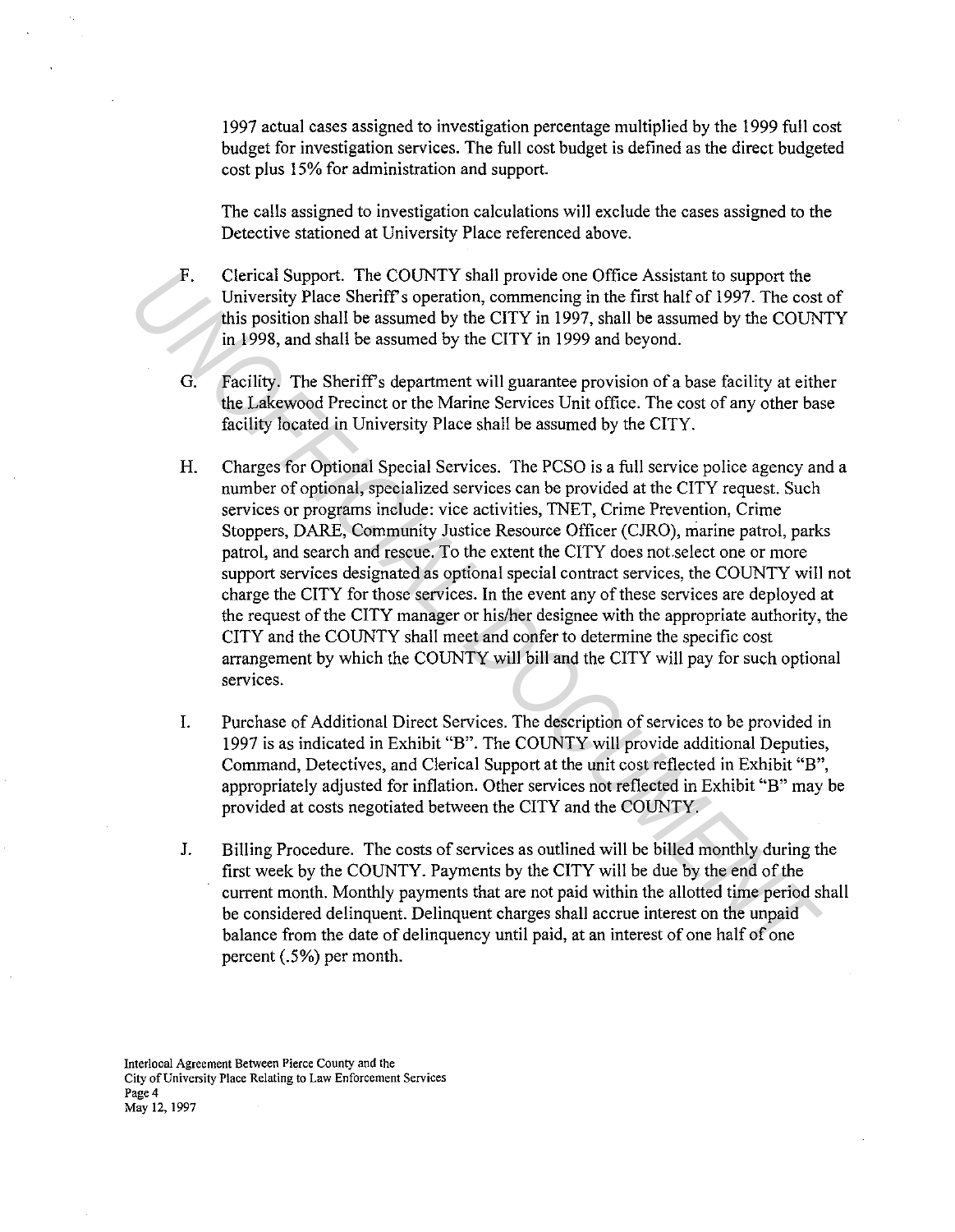K. Reserve Deputies. The COUNTY will recruit residents of the City of University Place to be reserve deputy sheriffs. The CITY will support that recruiting effort. All applicants must meet the Sheriff's Departments minimum qualifications, training, and on-going program participation requirements. Periodic reserve academy training will be conducted, as determined by the COUNTY. Once training is completed, the COUNTY will deploy these volunteers as reserve deputy sheriff's in the City of University Place. Under certain circumstances (such as an emergency), as determined by the COUNTY, these reserves may be deployed elsewhere for the duration of the event. Reserves who are not residents of University Place may be used in University Place.

The COUNTY and CITY agree that such reserve officers must be used in a manner that is consistent with Section 9, USE OF NON-SWORN PERSONNEL.

SECTION 4. **COMMAND/LIAISON.** The COUNTY shall designate a COUNTY officer of the rank of lieutenant to act in the capacity of Command/Liaison to the CITY and the CITY's police manager. The COUNTY shall also provide a designated COUNTY officer of the rank of sergeant who will act as an additional liaison to the CITY and as the assistant to the Command/Liaison. The Command/Liaison will handle day-to-day operational concerns identified by CITY officials and residents. In addition, the Command/Liaison or other.designated supervisory staff will be available to the CITY during certain days and hours, as mutually agreed to by the lieutenant and the CITY manager or his/her designee for such activities as meetings of the CITY council and appropriate community meetings. Selection of the Command/Liaison to be assigned to the CITY will be done by PCSO with the advice of the CITY manager or his/her designee. *Using COUNTY*, these reserves may be deployed elsewhere for the duration of the<br>
event. Reserves who are not residents of University Place may be used in University<br>
Place.<br>
The COUNTY and CITY agree that such reserve off

The duties of the Command/Liaison shall include:

- A. To work with the CITY manager or his/her designee to establish goals and objectives for CITY police services which reflect the specific needs within the CITY.
- B. Coordinate police activities within the CITY, including hours of operation and CITY specific protocols and procedures.
- C . Review the performance of officers assigned to the CITY. Report to the CITY manager or his/her designee and PCSO any recommendations for performance improvement.
- D. Coordinate duties of officers assigned to the CITY as specific needs arise, a as requested by the CITY manager or his/her designee within the context of established policies and procedures. Report to PCSO any changes in duty of CITY assigned officers.

**Interlocal Agreement Between Pierce County and the City of University Place Relating to Law Enforcement Services Page 5**  May 12, 1997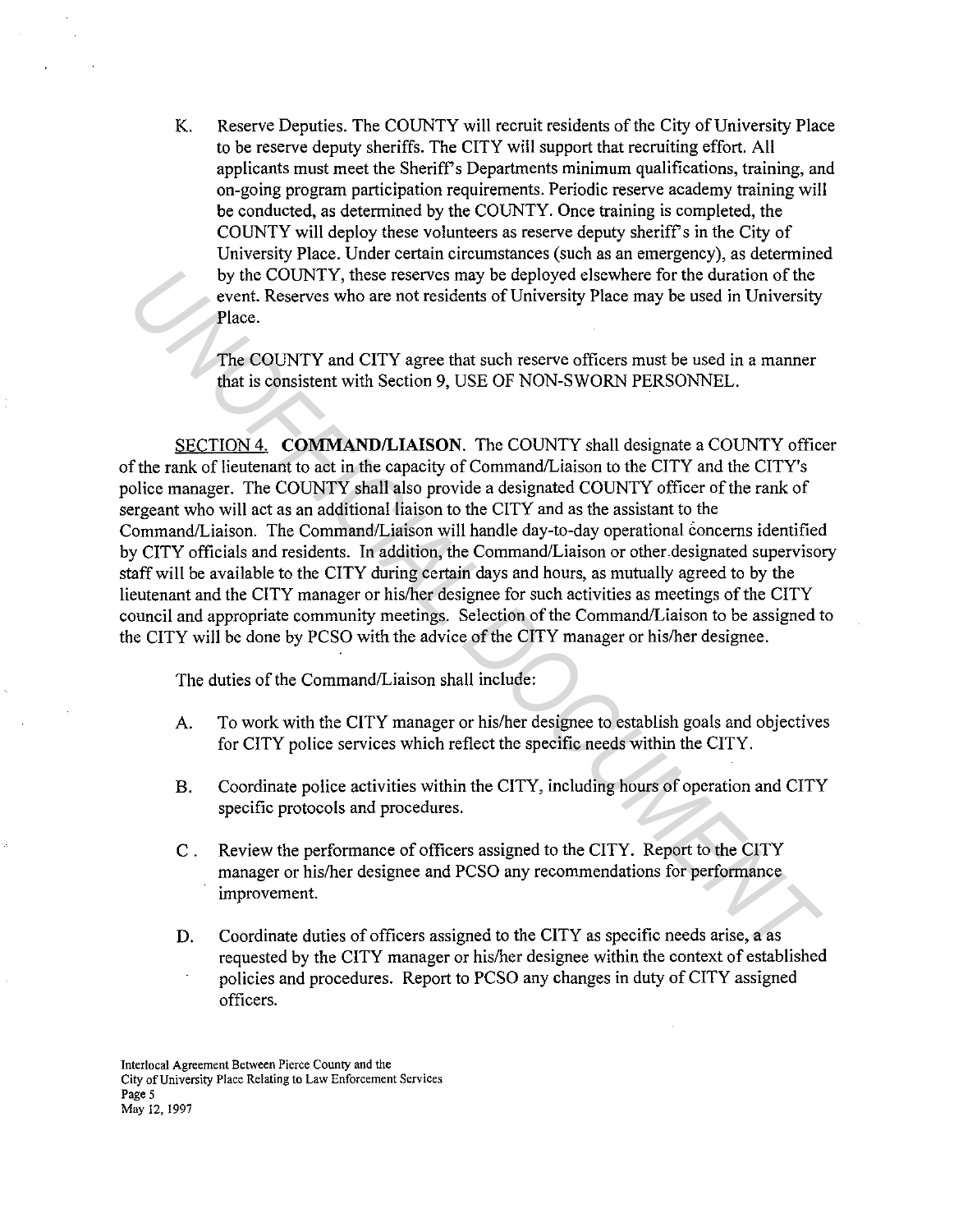- E. Oversee the implementation within the CITY of all PCSO policies and procedures. Maintain a copy of current CITY police procedures on file at CITY hall for the CITY's reference. Notify the CITY manager or his/her designee of any COUNTY procedures or changes which either supplement or possibly detract from the CITY'S goals and objectives for police services.
- F. Oversee the implementation of all CITY policies and procedures relating to police services. Provide to PCSO any written information relative to police services created by the CITY. Notify PCSO of all procedures which differ from PCSO policies and procedures.
- G. Identify areas of supplemental training for officers assigned to the CITY. Make recommendations to PCSO for supplemental training. Make recommendations to the CITY manager or his/her designee for training not provided by PCSO.
- H. Provide supervision and direction to the sergeant assigned to the CITY as well as other assigned personnel, and liaison with PCSO command.

### SECTION 5. **REPORTING.**

- A. Patrol Districts. PCSO will establish patrol districts that encompass the CITY in order to assure accurate collection of data related to criminal and traffic activity. The patrol districts will coincide with CITY limits as closely as possible without compromising efficient use of reactive patrol officers. A patrol district is a geographical area of a size and configuration designed to minimize response times to citizen's calls for services. Response time is typically measured from the time a call is received to the time the unit arrives on the scene. services. Provide to PCSO any written information relative to police services create<br>by the CITY. Notify PCSO of all procedures which differ from PCSO policies and<br>procedures.<br>C. Identify areas of supplemental training for
	- B. Notification of Significant Criminal Activity. The Command/Liaison, or his or her designee, will immediately notify the CITY manager or his/her designee of any significant criminal occurrence within the CITY. The term "significant" shall be construed in this Agreement as felony offenses occurring within the CITY or other offenses that the City manager deems significant.
	- C. Quarterly Report. The COUNTY will provide a written quarterly report on dispatched calls for service to include the time of the call is received to the time of dispatch, the time of dispatch to arrival and the time from arrival to clearance. As well, the COUNTY shall provide a mutually acceptable report to the CITY which will contain information relating to criminal and traffic activity occurring within the CITY and on law enforcement services that fall within the category of patrol/traffic described in Section 2 occurring within the CITY.

**Interlocal Agreement Between Pierce County and the City of University Place Relating to La\v Enforcement Services Page 6**  May 12, 1997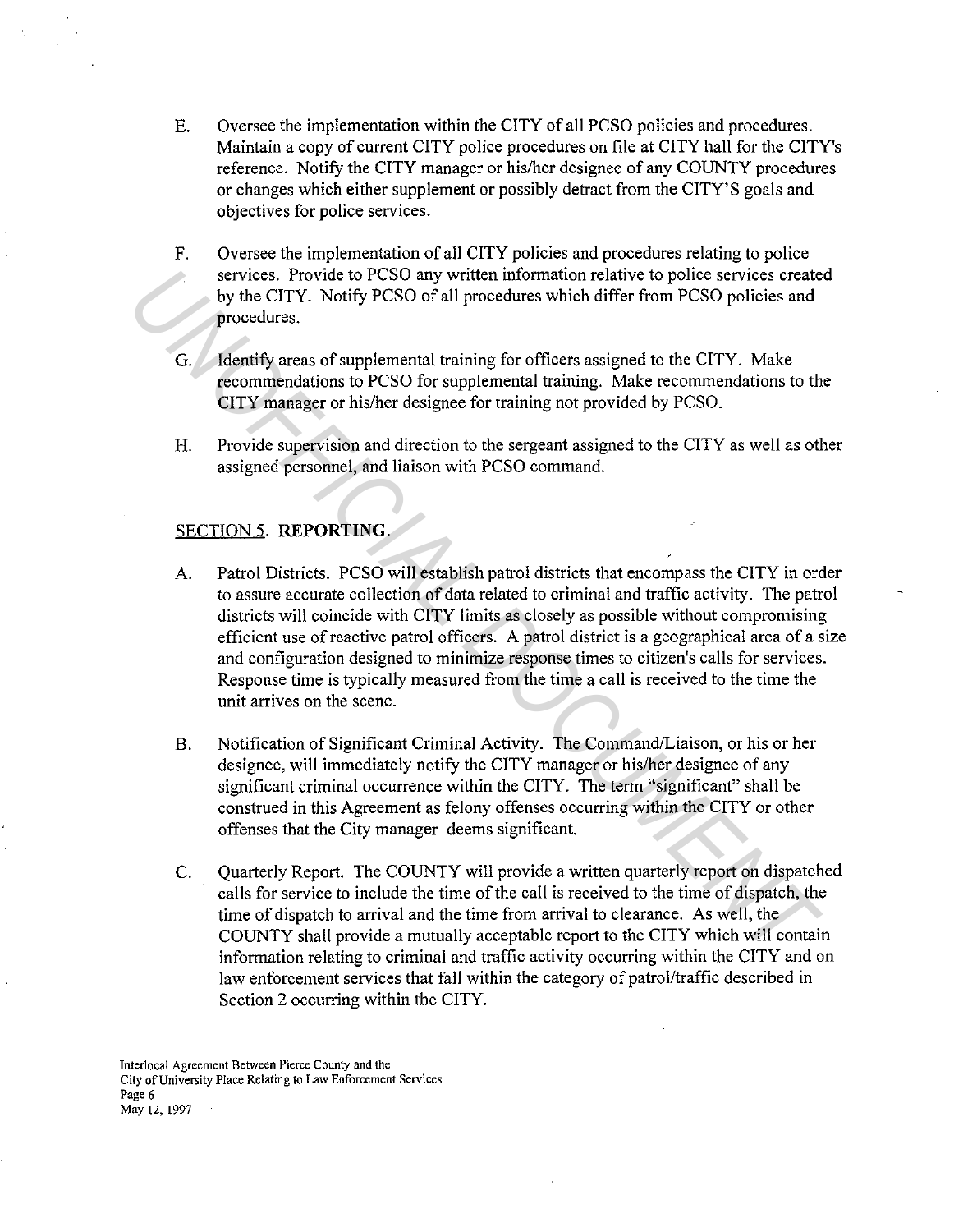- D. Special Services Report. The COUNTY recognizes that certain services are deemed to be optional and special (for example: vice activities, TNET, Crime Prevention, Crime Stoppers, DARE). The COUNTY agrees to provide a mutually acceptable report to the CITY which allows for a determination of the services level received by the CITY.
- E. Dedicated Patrol Units. The COUNTY recognizes that it is providing sworn police services dedicated to the CITY. In so doing, the law enforcement services shall be dedicated to the CITY and shall not be used elsewhere within Pierce County; provided however, that in the event of emergency or a call by an officer for assistance, then the mutual aid may be rendered.

SECTION 6. **OFFICER ASSIGNMENT, RETENTION, DISCIPLINE AND HIRING.**  The Pierce County Sheriff shall hire, assign, retain, and discipline all employees according to collective bargaining agreement, civil service rules, and state and federal law.

The COUNTY is acting hereunder as a independent contractor so that:

- A. Standards of Performance Governed by COUNTY. Control of personnel, standards of performance, discipline and all other aspects of performance shall be governed by the COUNTY. Provided however that only qualified, trained personnel meeting all of the requirements of applicable State laws or regulations shall be utilized in the performance of services under this contract.
- B. Assignment of Deputies. In the assignment of deputies, the COUNTY shall use, whenever possible, deputies who volunteer for duty within the CITY. In those instances where there is an insufficient number of deputies who volunteer for duty within the CITY, then the Sheriff shall determine who shall be assigned for duty. The COUNTY and the CITY will work together to encourage officer retention to provide continuity of service, and promote diversity in the work force which is reflective of the diversity of the community. dedicated to the CITY and shall not be used elsewhere within Pierce County; provide<br>
however, that in the event of emergency or a call by an officer for assistance, then the<br>
mowever, that in the event of emergency or a ca
	- C. CITY Input on Personnel Matters. The CITY shall retain the right to meet and confer with the Sheriff with respect to those personnel who are assigned to work within the CITY. In the event that the CITY has requested the reassignment of personnel and the Sheriff does, in fact, reassign the personnel, the reassignment shall not be considered disciplinary or in any way reflect upon the performance evaluation of the deputy. Provided however, that issues of discipline or performance will be specifically handled according to Departmental policies.

SECTION 7. **LABOR NEGOTIATIONS.** The CITY may participate with other cities that contract with the COUNTY for law enforcement services to select no more than two (2) representatives who shall have the right to advise and have input to the COUNTY in any labor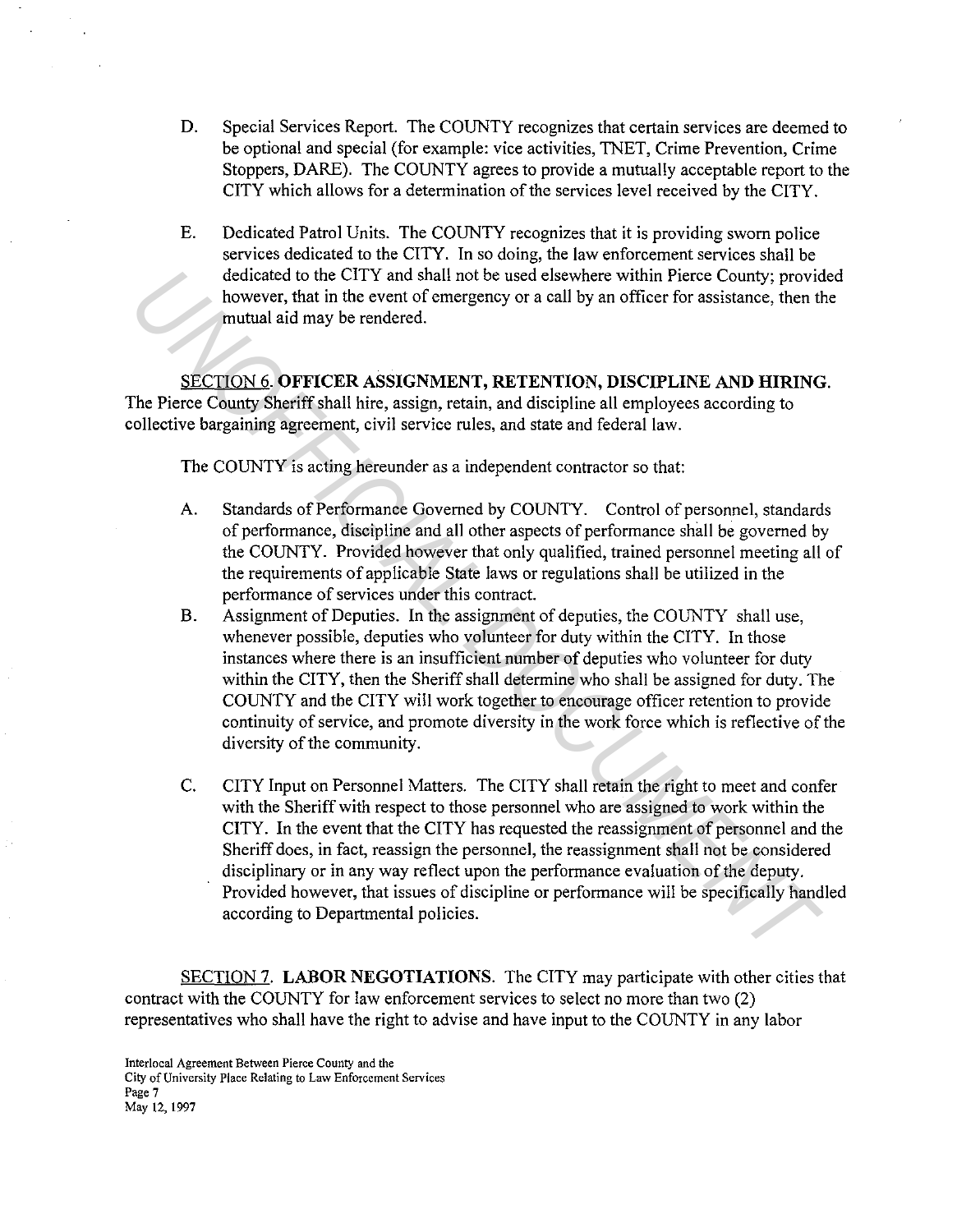negotiations between the COUNTY and the collective bargaining units representing the employees of PCSO. Provided however, that all such advice and input is done in accordance with the rules established by the parties to the negotiations.

SECTION 8. **USE OF NON-SWORN PERSONNEL.** The CITY and COUNTY agree that non-sworn personnel and volunteers are an important part of policing the community. The COUNTY recognizes that it may not use volunteers to supplant jobs otherwise occupied by members of collective bargaining units. The COUNTY and CITY agree that non-sworn personnel and other volunteers may be used in a variety of capacities provided that positions within the collective bargaining unit are not supplanted. To this end, such activities as parking enforcement, certain records management, missing children services, lost property services, vacation house checks, business watch and other activities which are not done by any member of a collective bargaining unit are all examples of activities which are subject to being performed by non-sworn personnel or volunteers. The list of activities provided within this paragraph is illustrative only and not meant to be an exclusive list of all such activities.

SECTION 9. **CITY RESPONSIBILITIES.** The COUNTY maintains control over the incidents of employment related to the provision of law enforcement services.

The CITY shall develop with the assistance of the Command/Liaison and provide to the COUNTY the general policies which it desires to provide to the citizens of the CITY in relation to the provision of law enforcement services. The COUNTY will then make operational decisions to implement the philosophy of the CITY. In the implementation of the law enforcement services, the COUNTY and CITY shall meet and confer to assure that the implementation of services is consistent with the philosophy of the CITY. The CITY acknowledges that there are certain policies relating to the provision of law enforcement services that are not within its control due to the need for uniform policies for PCSO employees County-wide, or the governance of certain issues by state or federal law. Examples of policies and procedures that are subject to CITY control and those that are not are listed in Exhibit "C" attached hereto and incorporated herein by this reference. COUNTY recognizes that it may not use volunteres to supplant jobs otherwise cocupied by members and in a variety of capacities provided that positions within the collective<br>doutteers may be used in a variety of capacities

In support of the COUNTY providing the services described above, the CITY shall perform as follows:

- A. Municipal Police Authority. CITY shall retain all police powers and by virtue of this agreement, confers municipal police authority on such COUNTY officers as might be engaged hereunder in enforcing CITY ordinances within CITY boundaries, for the purpose of carrying out this agreement.
- B. Municipal Code. The CITY shall, to the extent reasonably possible taking into consideration local circumstances, endeavor as it adopts local ordinances to have such ordinances be consistent with ordinances of the COUNTY or state law. It is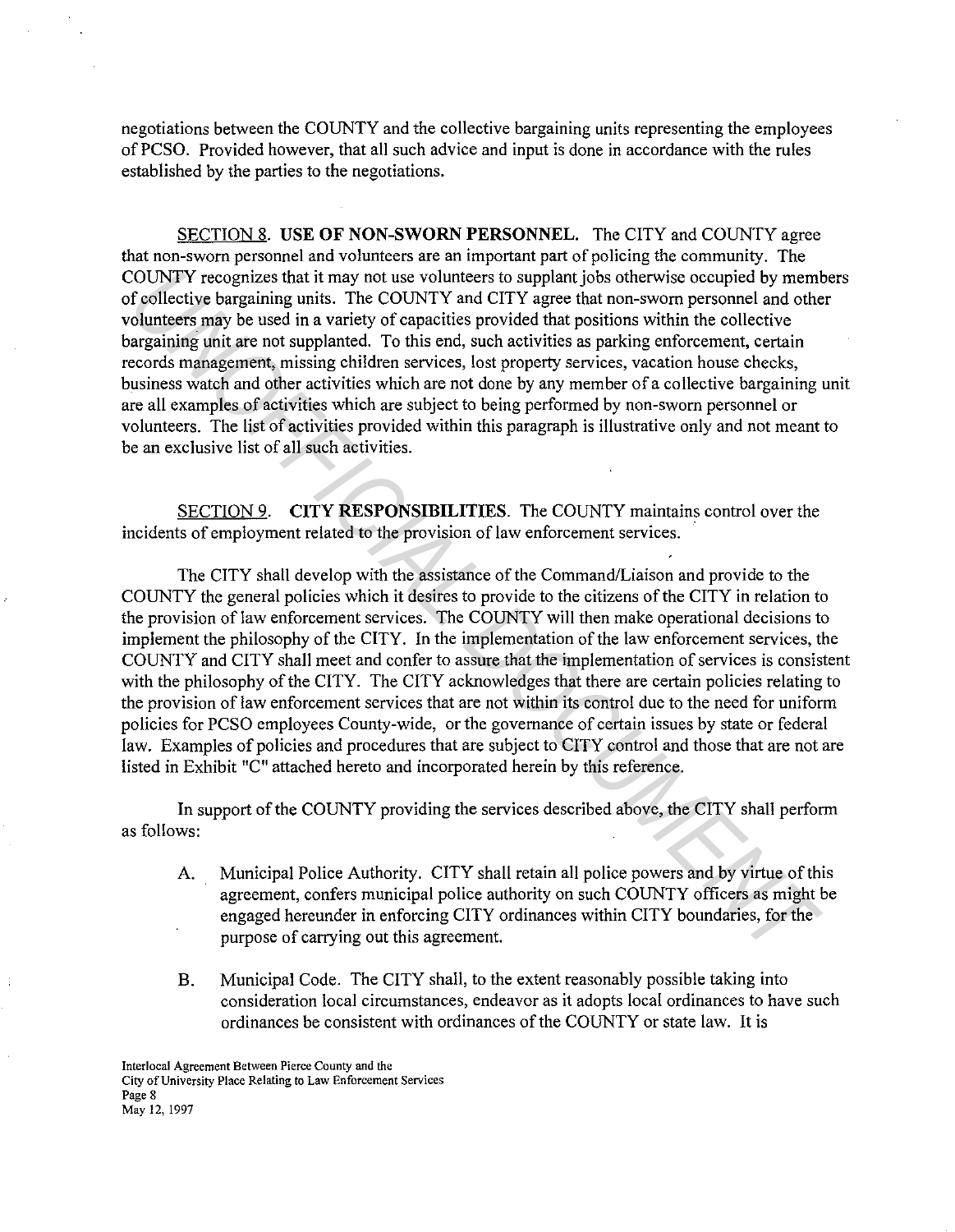recognized that it is in the interest of both parties to this agreement that reasonable uniformity of common regulations will promote efficient provision of law enforcement services. Nothing in this language shall prevent the CITY from adopting ordinances it determines to be necessary and in the best interest of the citizens of University Place.

- C. The CITY will provide office space and equipment as the CITY deems necessary for the Command/Liaison and assigned deputies.
- D. Interaction with Command/Liaison. The Command/Liaison will receive the following supervision from the CITY manager or his/her designee:
	- I. The Command/Liaison shall report to the CITY manager or his/her designee and to the existing command structure with the Pierce COUNTY Sheriffs Office (PCSO)
	- 2. In the event a CITY procedure, policy goal or operation differs from the COUNTY's, the CITY manager or his/her designee and PCSO shall negotiate to reach a final determination as to which policy will prevail. The CITY and COUNTY will share responsibility and liability for any mutually negotiated deviation from COUNTY procedure, policy or operation.
	- 3. The CITY manager or his/her designee shall have the general duty and responsibility of providing to the assigned Command/Liaison general direction relative to the furnishing of law enforcement services to the CITY.
	- 4. The Command/Liaison shall maintain communication between the CITY and PCSO command structures to ensure that changes in the COUNTY polices are agreeable to the CITY and that changes in the CITY policies are agreeable to the COUNTY.

SECTION IO. **CITY PURCHASES.** CITY shall supply at its own cost and expense any special supplies, stationary, notices, forms where such must be issued in the name of the CITY. COUNTY shall provide supplies and equipment routinely provided to its deputies,

A. Additional Technology. It is the desire of the CITY to maintain a police force which are equipped with the latest technology. The COUNTY agrees to provide deputies who are trained and equipped with such technology as is customarily provided to its patrol deputies. Such technology may include, but is not limited to: mobile data terminals (MDTs), AFIS, GIS, computer access to criminal history data and other like data, and other current technology utilized within law enforcement. Any technology not currently in use or not customarily provided to patrol deputies, such as radar, may be requested by the CITY, and the COUNTY and the CITY agree to meet and confer **19.** Interaction with Command/Liaison. The Command/Liaison will receive the following<br>pervision from the CITY manager or his/her designee:<br>
1. The Command/Liaison shall report to the CITY manager or his/her designee<br>
2. I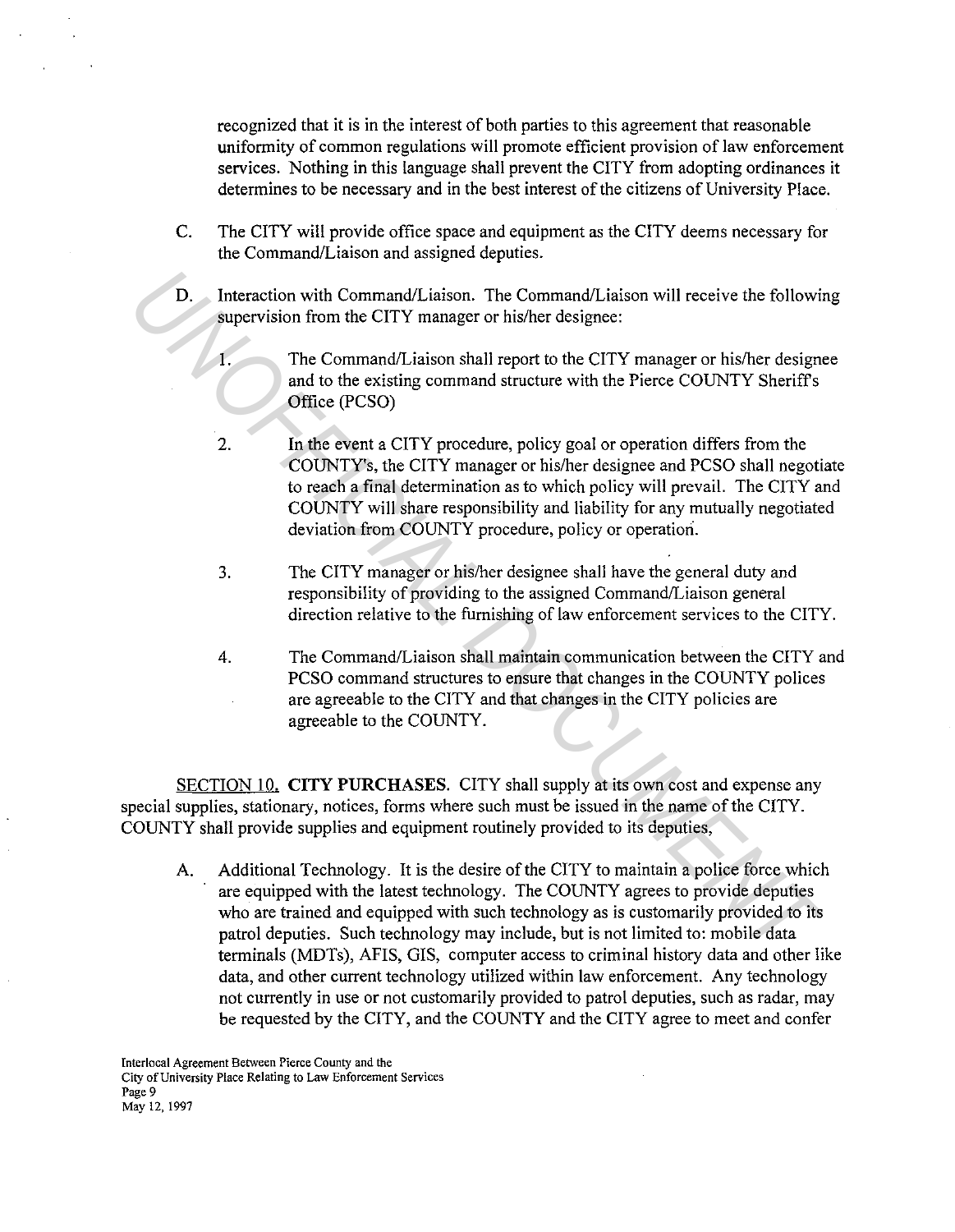over the need for acquisition, training, or use. The final decision shall be that of the Sheriff.

- B. Additional Training. The CITY has indicated that it may desire to have the deputies assigned to duty within the CITY, attend additional or supplemental training. Such training would be requested by the CITY and approved by the Sheriff who will not unreasonably withhold his approval. Such training shall be done at the sole cost and expense of the CITY.
- Community Identity. Patrol vehicles which are assigned to the CITY shall display the color, identification and other logo of the CITY. Additionally, the vehicles will indicate that they are PCSO vehicles. The form of identification will be determined . jointly by the COUNTY and CITY. PCSO maintains a uniform declared by State law. It is a uniform which carries a great deal of pride. The CITY recognizes that the assigned personnel will retain the uniform of the Pierce County Sheriff's Office; however, the COUNTY agrees that assigned personnel may wear additional identification in the nature of a pin, patch, or other like identification indicating affiliation with the CITY. The nature and design of any additional identification will be determined jointly by the Sheriff and CITY and provided to PCSO by the CITY. **C.** Community Identity. Partot vehicles which are assigned to the CITY abil play color, identification and other diego of the CITY. Additionally, the vehicles will principate that they are PCSO vehicles. The form of ident

#### SECTION 11. **CONTRACT ADMINISTRATION.**

- A. CITY Council. The CITY Council of University Place when constituted as a Committee of the Whole, will review issues of policy and confidential matters relating to law enforcement services within the CITY.
- B. COPS Committee to Provide Policy Advice. The CITY shall establish a Community Oriented Policing Committee (COPS) comprised ofrepresentatives from the CITY Council, residents, business owners, and PCSO to act as an advisory committee to the Command/Liaison, the CITY manager, and the Council Committee of the Whole. The Committee shall develop and recommend to the CITY Council a plan for implementing, directing and evaluating a community based policing program for the CITY. The committee shall establish clearly defined policies and goals, performance measurements, standard, and benchmarks for evaluating the quality of the County's police services in achieving the goals of the adopted community oriented policing plan.
- C. Daily Operations. The CITY manager or his or her designee, shall be responsible for communicating with the Command/Liaison officer the general direction of policing and the general daily operations of the policing within the CITY. This designation shall not intrude upon the province of the PCSO staff in the actual delivery of police services, but shall be the method of communication through the respective CITY and PCSO command structure.

**Interlocal Agreement Between Pierce County and the City of University Place Relating** *to* **Law Enforcement Services**  Page 10 May 12, 1997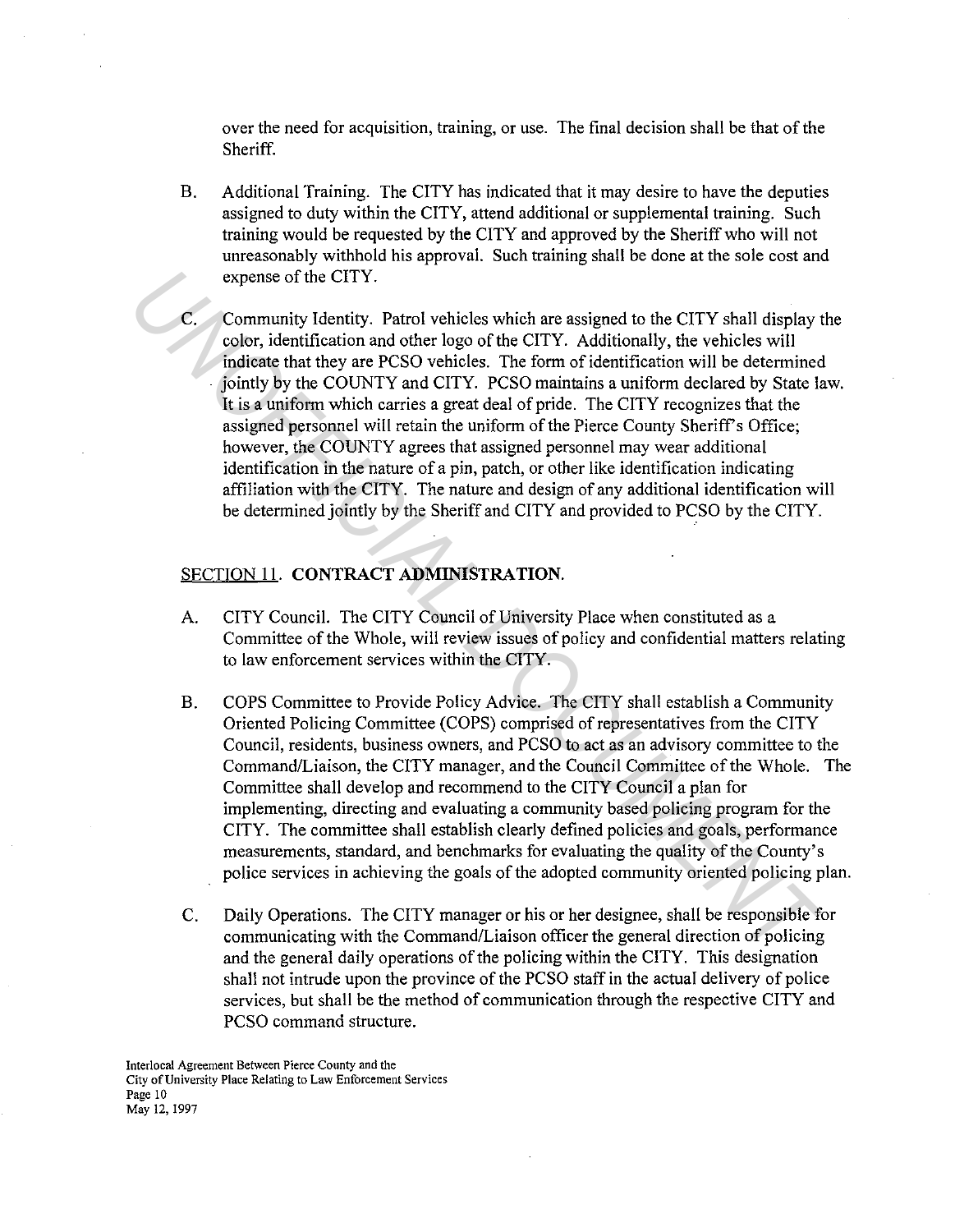D. Dispute Resolution. In the event of a dispute in the administration of this agreement, the CITY manager or his or her designee shall discuss the dispute with the Command/Liaison in an attempt to resolve the problem. Any problem which cannot be resolved by the CITY manager and the Command/Liaison shall be referred to the Pierce County Sheriff who will negotiate with the CITY manager. If the dispute cannot be resolved by the CITY manager and the Pierce County Sheriff, the dispute will be referred to the COUNTY Executive and the County Executive Director for Public Safety who will negotiate with the CITY manager to resolve the dispute.

E. Mediation of Disputes. If after following the dispute resolution procedure described herein, the CITY manager and the COUNTY Executive are unable to resolve a claim or dispute stemming from this Agreement, the parties agree to participate in nonbinding mediation before a third party whose selection will be mutually agreed upon. The cost of mediating the dispute will be borne equally by both parties.

SECTION 12. **TERM OF CONTRACT AND TERMINATION.** Term of Agreement: The term of the contract shall extend through 2001. Thereafter, this agreement shall renew automatically from year to year unless the termination process outlined herein is invoked.

- A. Process for Termination: Neither party may terminate the contract before 11 :59 p.m. December 31, 200 I. If either party desires to terminate the contract at that date, they shall provide written notice no later than June 30, 2000 with termination to be effective at 11 :59 p.m. December 31, 2001. In the event that the contract automatically renews beyond 2001, but will be terminated in any subsequent year, then notice must be given no later than June 30 of the year prior to the year in which the services are to terminate. Termination in any subsequent year shall be effective on December 31, at 11 :59 p.m. For example, if the contract is to terminate December 31, 2004, then notice hereunder must be given no later than June 30, 2003. When notice of termination is given, the parties agree that a transition plan shall be established. A transition plan shall be established no later than June 30, 2001 (or June 30 of the year of termination) which provides for an orderly transition of police service responsibilities from the COUNTY to the CITY. Will be refiered to the COUNTY Executive and the County Executive Director for the County is periodic of Disputes. If after following the dispute resolve the dispute.<br> **E.** Mediation of Disputes. If after following the di
	- B. Transition Plan: The Transition Plan shall identify and address any personnel, conveyance of capital equipment to the CITY' s newly formed police force, if applicable, workload, assignment and any other issues related to the transition. Each party shall bear its own cost in developing the transition plan.

**Interlocal Agreement Between Pierce County and the City of University Place Relating to Law Enforcement Services Page 11**  May 12. 1997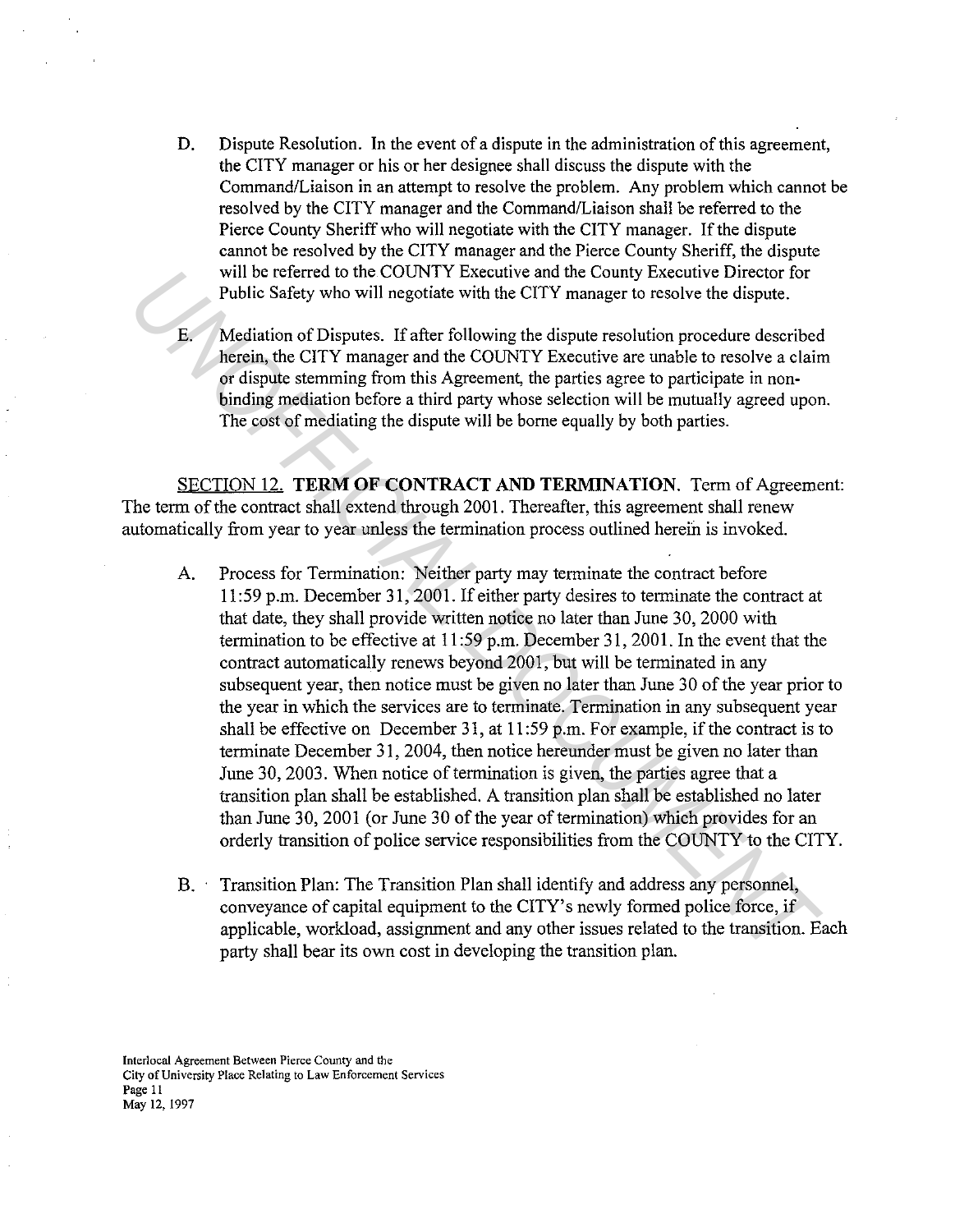- C. Implementation of Plan: The COUNTY and CITY agree to use all best efforts to effect a mutual implementation of the transition plan to provide an ordered, effective transition of services.
- D. At the termination of this contract, the CITY shall have the option to purchase the COUNTY owned vehicles assigned to Deputies in University Place at the then existing undepreciated value of those vehicles.

SECTION 13. **INDEMNIFICATION AND DEFENSE.** The COUNTY shall defend, indemnify and save harmless the CITY, its officers, employees and agents from any and all costs, claims, judgments, or awards of damages, resulting from the acts or omissions of the COUNTY, its officers, employees, or agents associated with this agreement. In executing this agreement, the COUNTY does not assume liability or responsibility for or in any way release the CITY from any liability or responsibility which arises in whole or in part from the existence or effect of CITY ordinances, rules, regulations, resolutions, customs, policies, or practices. If any cause, claim, suit, action or administrative proceeding is commenced in which the enforceability and/or validity of any such CITY ordinance, rule, regulation, resolution, custom, policy or practice is at issue, the CITY shall defend the same at its sole expense and if judgment is entered or damages are awarded against the CITY, the COUNTY, or both, the CITY shall satisfy the same, including all chargeable costs and attorney's fees. **EXECTION 12. INDENDATIFICATION AND DEFENSE.** The COUNTY shall defend,<br> **Indentify** and save harmless the CITY, its officers, employes and agents from any and all costs,<br>
Italian, judgments, or awards of damages, resulti

The CITY shall defend, indemnify and save harmless the COUNTY, its officers, employees and agents from any and all costs, claims, judgments or awards of damages, resulting from the acts or omissions of the CITY, its officers, employees or agents associated with this agreement. In executing this agreement, the CITY does not assume liability or responsibility for or in any way release the COUNTY from any liability or responsibility which arises in whole or in part from the existence or effect of COUNTY ordinances, rules, regulations, resolutions, customs, policies, or practices. If any cause, claim, suit, action or administrative proceeding is commenced in which the enforceability and/or validity of any such COUNTY ordinance, rule, regulation, resolution, custom, policy or practice is at issue, the COUNTY shall defend the same at its sole expense and if judgment is entered or damages are awarded against the COUNTY, the CITY, or both, the COUNTY shall satisfy the same, including all chargeable costs and attorney's fees.

SECTION 14. **NO THIRD-PARTY BENEFICIARY.** The COUNTY does not intend by this agreement to assume any contractual obligations to anyone other than the CITY, and the CITY does not intend by this agreement to assume any contractual obligations to anyone other than the COUNTY. The COUNTY and the CITY do not intend that there be any third-party beneficiary to this agreement.

**Interlocal Agreement Between Pierce County and the City of University Place Relating to Law Enforcement Services Page 12**  May 12, 1997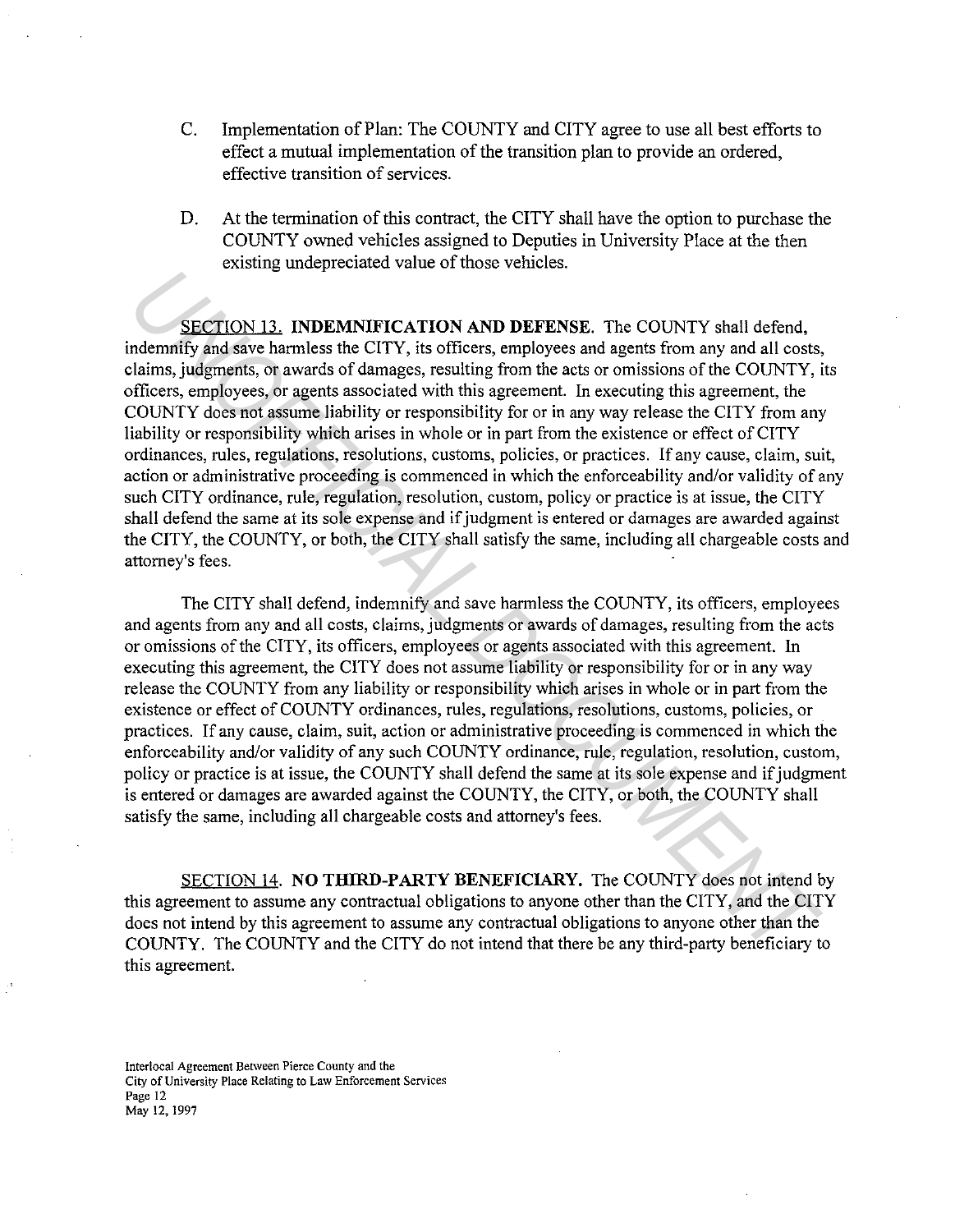SECTION 15. **INSURANCE COVERAGE.** The CITY shall maintain at all times during the course of this agreement a general liability insurance policy or other comparable coverage with a self-insured retention of no more than \$500,000.00 and a policy limit of no less than \$5,000,000.00 dollars.

SECTION 16. **NON-DISCRIMINATION.** The COUNTY and the CITY certify that they are Equal Opportunity Employers.

SECTION 17. **ASSIGNMENT.** Neither the COUNTY nor the CITY shall have the right to transfer or assign, in whole or in part, any or all of its obligations and rights hereunder without the prior written consent of the other Party. **UNDERENTION 17.** ASSIGNMENT. Neither the COUNTY nor the CITY shall have the right<br> **SECTION 17.** ASSIGNMENT. Neither the COUNTY nor the CITY shall have the right<br>
paraseter or assign, in whole or in part, any or all of it

SECTION 18. **NOTICE.** Any formal notice or communication to be given by the COUNTY to the CITY under this agreement shall be deemed properly given if delivered, or if mailed postage prepaid and addressed to:

> CITY OF UNIVERSITY PLACE P.O. Box 64289 University Place, Washington 98466

Attention: City Manager

Any formal notice or communication to be given by the CITY to the COUNTY under this agreement shall be deemed properly given if delivered, or if mailed postage prepaid and addressed to:

> PIERCE COUNTY Pierce COUNTY Executive's Office 930 Tacoma Avenue South, Room 737 Tacoma, Washington 98402-2100

Attention: Executive Director of Public Safety

The name and address to which notices and communications shall be directed may be changed at any time, and from time to time, by either the CITY or the COUNTY giving notice thereof to the other as herein provided.

**Interlocal Agreement Between Pierce County and the City of University Place Relating to Law Enforcement Services Page 13**  May 12, 1997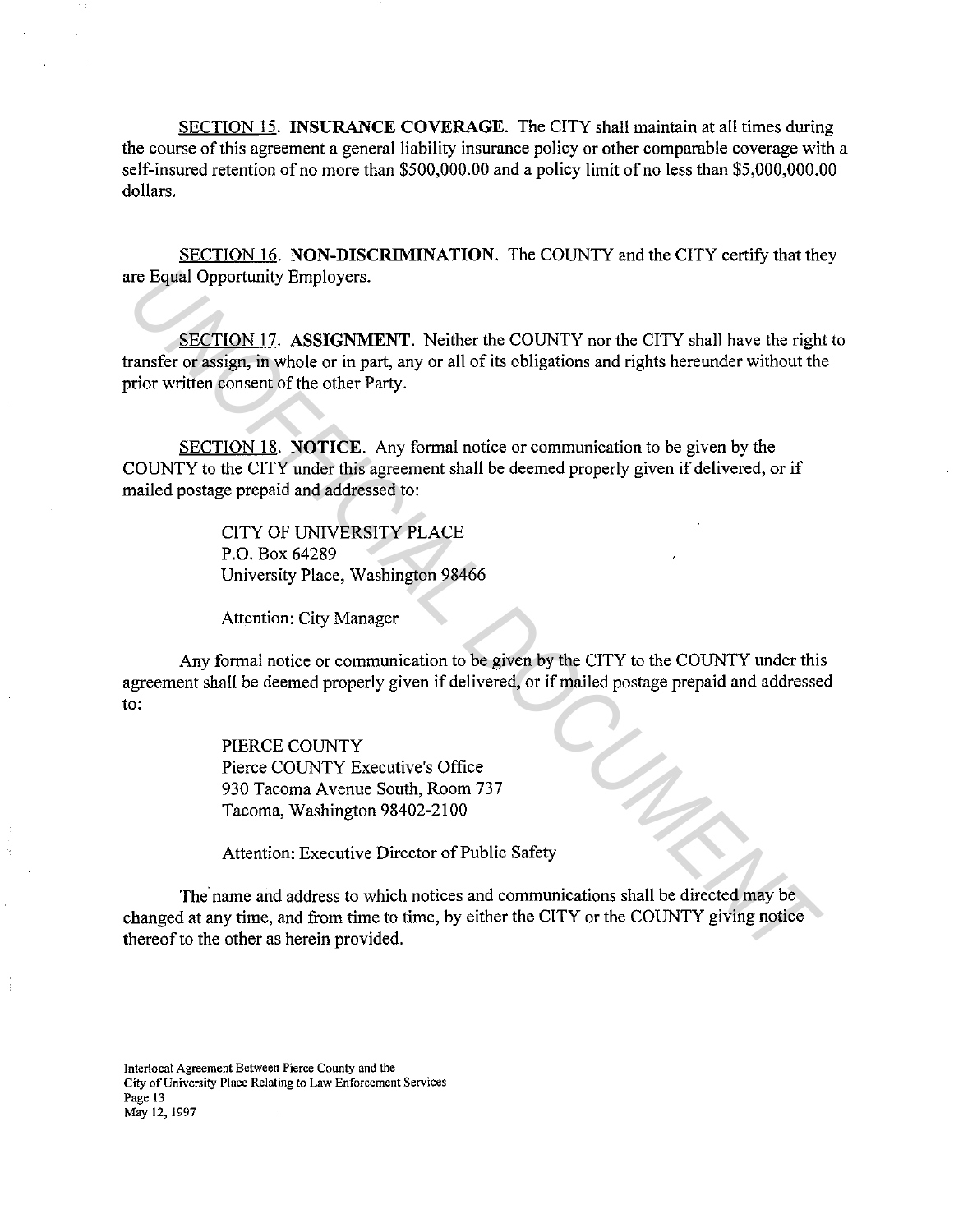SECTION 19. **COUNTY AS INDEPENDENT CONTRACTOR.** COUNTY is, and shall at all time be deemed to be, an independent contractor. Nothing herein contained shall be construed as creating the relationship of employer and employee, or principal and agent, between CITY and COUNTY or any of the COUNTY's agents or employees. The COUNTY shall retain all authority for rendition of services, standards of performance, control of personnel, and other matters incident to the performance of services by COUNTY pursuant to this Agreement.

Nothing in this agreement shall make any employee of the CITY a COUNTY employee or any employee of the COUNTY a CITY employee for any purpose, including, but not limited to, for withholding of taxes, payment of benefits, worker's compensation pursuant to Title 51 RCW, or any other rights or privileges accorded COUNTY or CITY employees by virtue of their employment.

SECTION 20. **WAIVER.** No waiver by either party of any term or condition of this Agreement shall be deemed or construed to constitute a waiver of any other term or condition or of any subsequent breach, whether of the same or a different provision of this agreement.

SECTION 21. **ENTIRE AGREEMENT.** This Agreement contains all of the agreements of the Parties with respect to any matter covered or mentioned in this Agreement and no prior agreements shall be effective for any purpose.

SECTION 22. **AMENDMENT.** Provisions within this agreement may be amended with the mutual consent of the parties hereto. No additions to, or alternation of, the terms of this agreement shall be valid unless made in writing, formally approved and executed by duly authorized agents of both parties.

SECTION 23. **NO REAL PROPERTY ACQUISITION OR JOINT FINANCING.** This Interlocal Agreement does not provide for the acquisition, holding or disposal or real property. Nor does this Agreement contemplate the financing of any joint or cooperative undertaking. There shall be no budget maintained for any joint or cooperative undertaking pursuant to this Interlocal Agreement. Nothing in this agreement shall plack any employee of the CITV. a COUNTY a cross-<br> *UNOFFICIAL COUNTY* corresponds to the COUNTY of the COUNTY a crity a comparison propose, including, but not limited to, the<br> *Unibelding o* 

SECTION 24. **FILING.** Copies of this Interlocal Agreement, together with the resolution of the Pierce County Council and the University Place City Council approving and ratifying this agreement, shall be filed with the University Place City Clerk, the Pierce County Auditor, and the Secretary of State of Washington after execution of the agreement by both parties.

**Interlocal Agreement Between Pierce County and the City of University Place Relating to Law Enforcement Services Page 14**  May 12, 1997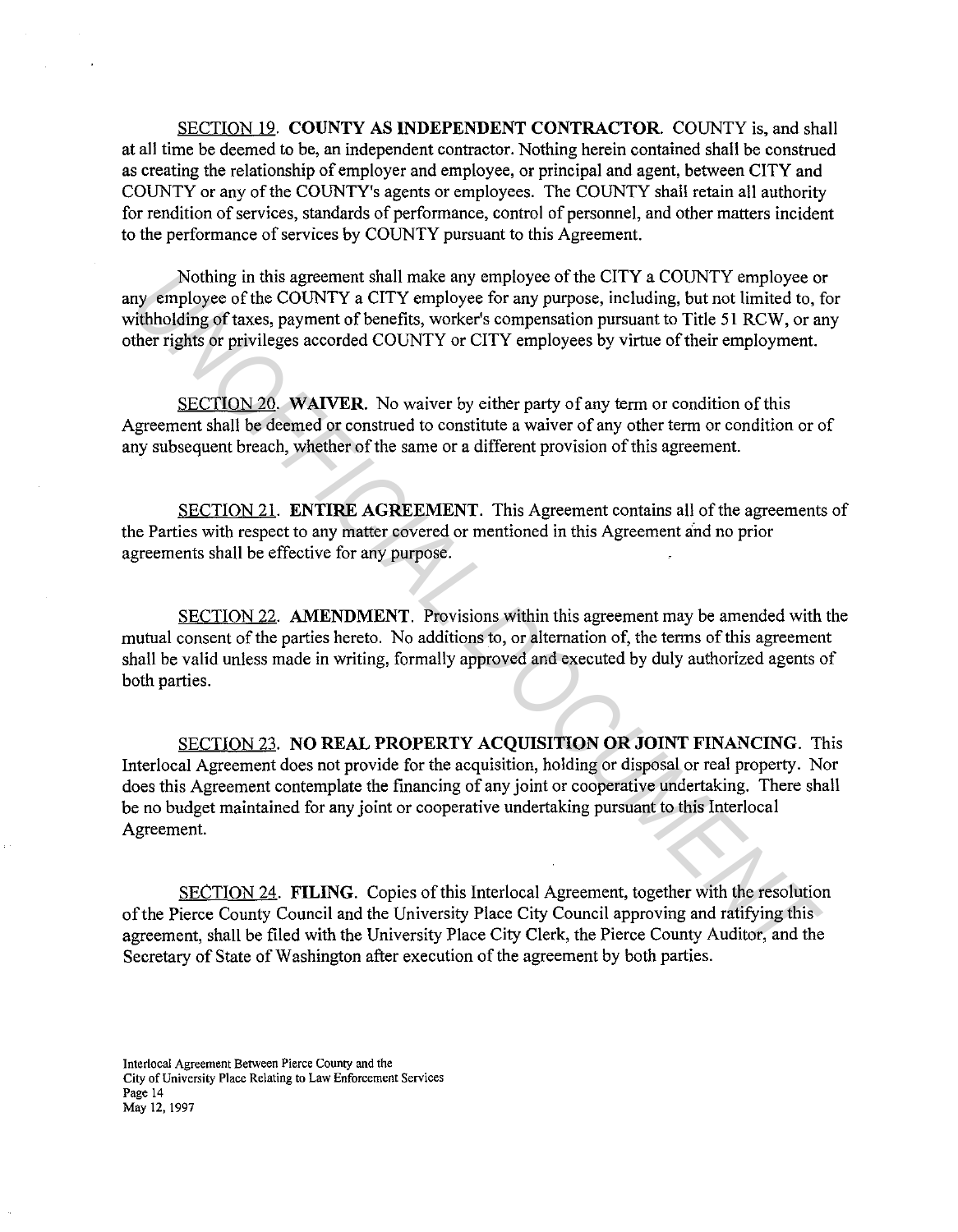SECTION 25. **SEVERABILITY.** If any of the provisions contained in this Agreement are held illegal, invalid or unenforceable, the remaining provisions shall remain in full force and effect.

 $\sqrt{2}$ 

 $\lambda$  $\overline{N}$ 

> IN WITNESS WHERE OF, the parties have caused this agreement to be executed on the day and year the last signature hereto is affixed.

**UNIVERSITY PLACE** 

MONTE RESITY PLACE<br>
UNIVERSITY PLACE<br>
UNIVERSITY Manager<br>
Solutions Place CITY Manager<br>
Propoved as to Form:<br>
Propoved as to Form:<br>
Propoved as to Form:<br>
Propoved as to Form:<br>
Propoved as to Form:<br>
Propoved as to Form:<br>
Pr

University Place CITY Manager

Approved as to Form:

**Interlocal Agreement Between Pierce County and the City of University Place Relating to Law Enforcement Services Page 15**  May 12, 1997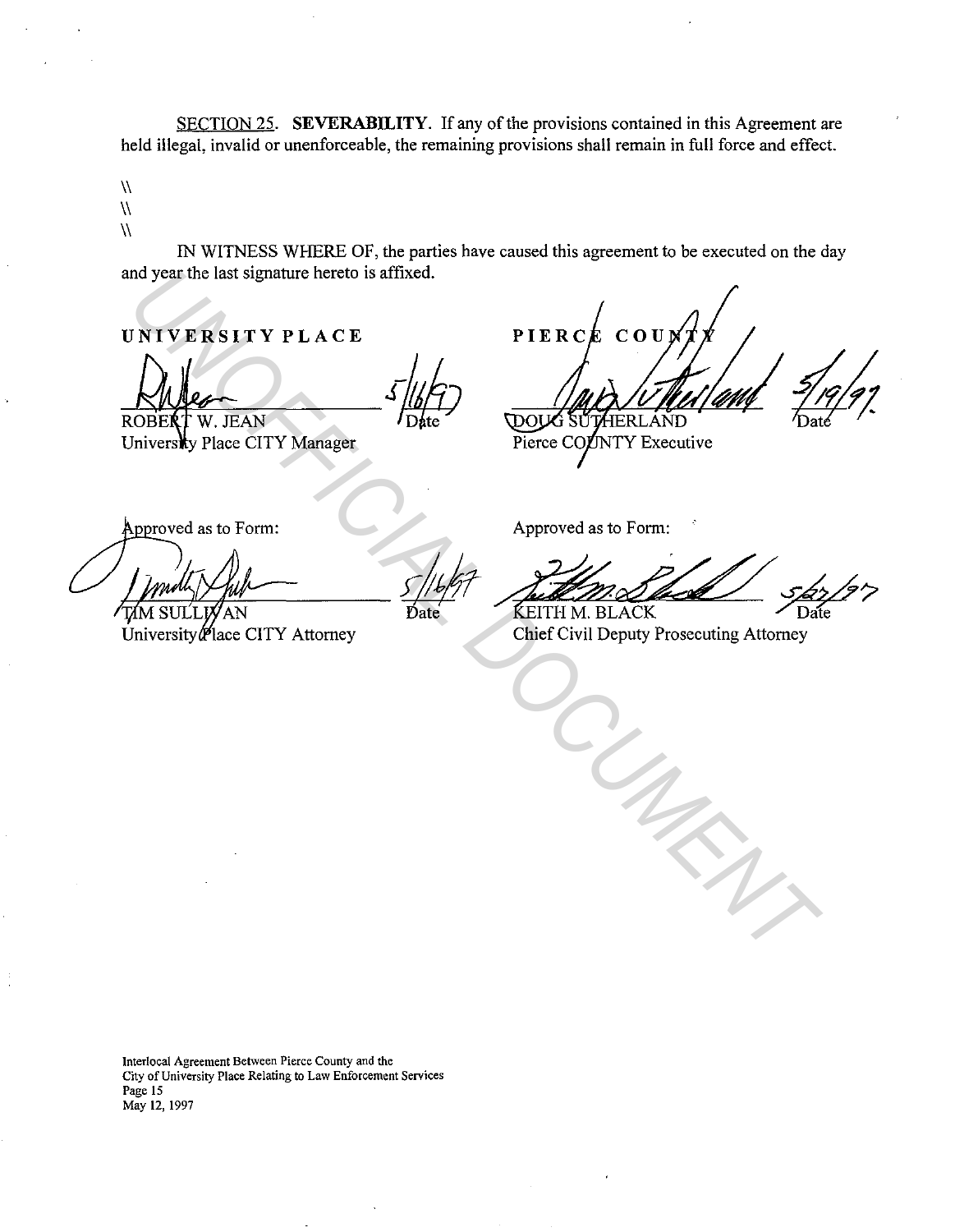### EXHIBIT "A" INTERLOCAL AGREEMENT BETWEEN PIERCE COUNTY AND THE CITY OF UNIVERSITY PLACE RELATING TO LAW ENFORCEMENT SERVICES

## CITY OF UNIVERSITY PLACE - BOUNDARY LEGAL DESCRIPTION (Revised October 16, 1995)

That portion of the southwest 1/4 section of Section 4, Township 20 North, Range 2 East of the W.M., lying West of the center line of Day Island Waterway extended North to the Outer Harbor Line (Day Island), and all of Sections 9, 10, 11,14, 15, 16, 17, 20, 21,22, 23, Township 20 North, Range 2 East of the W.M.;

EXCEPT those portions of the above Sections lying within the present city limits of the Town of Fircrest and the City of Tacoma as they existed on September 14, 1993.

EXCEPT those portions of unincorporated Pierce County within the proposed urban growth area of the City of Fircrest in Sections 10, 11, 14, and 15, Township 20 North, Range 2 East W.M., shall be excluded as follows:

That portion of Sections 10, 11, 14, and 15, Township 20 North, Range 2 East, W.M., lying east of the West right -of-way line of 67th Avenue West/Mildred Street West (formerly known as Anderson Pierce County Road) and north of the South right-of-way line of 44th Street West, and north of the east-west centerline of the Southeast Quarter of Section 14, Township 20 North, Range 2 East, lying east of the East right-of-way line of Alameda Avenue West.

#### AND

That portion of Sections 26, 27, 28. 29, Township 20 North, Range 2 East of the W.M., lying Northerly of the following described line:

Beginning at the intersection of the center line of Chambers Creek and the East Shoreline of Puget Sound to Section 29, thence upstream and Easterly along said center line of Chambers Creek to intersect the center line of Leach Creak; thence upstream, Easterly and Northerly along the center line of Leach Creek to the North line of said Section 26; thence East along said North line to the Westerly end of the right-of-way of 64th Street West; thence South to the South line of said right-of-way; thence east along the south line of 64th Street West to the East line of said Section 26 and termination of said line, (kevised October 16, 1995)<br>
That portion of the southwest 1/4 section of Section 4, Township 20 North, Range 2 East of the N.M., lying West of the center line of Day Island Wareway extended North to the Outer Har<br>
ine (Day

EXCEPT that portion of said Section 29, lying within the limits of the Town of Steilacoom as they existed on September 14, 1993.

**Interlocal Agreement Between Pierce County and the City of University Place Relating to Law Enforcement Services Page 16**  May 12, 1997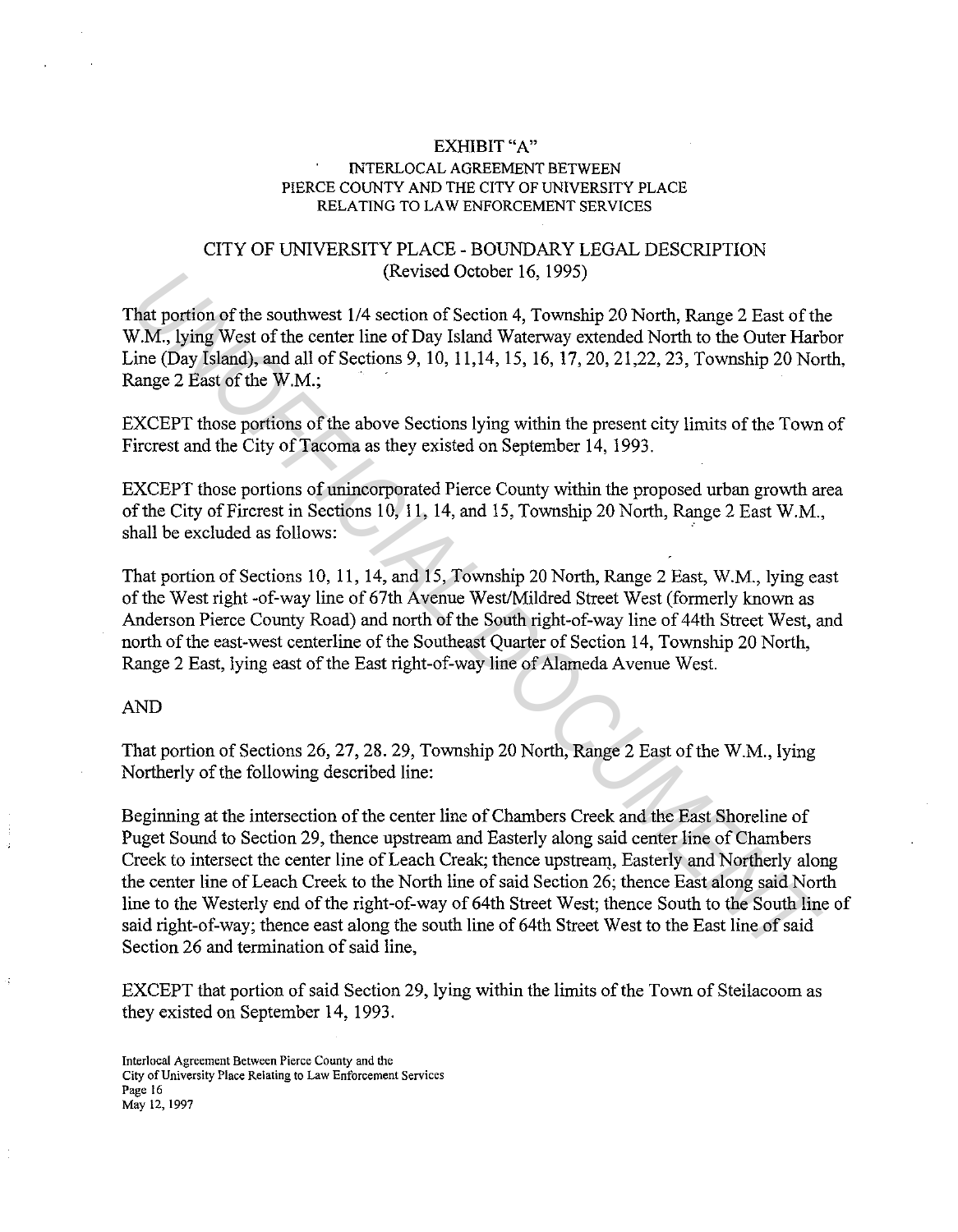EXCEPT those portions of Meadow Park Golf Course north of the centerline of Leach Creek in Sections 23 and 26 of Township 20 North, Range 2 East, annexed to the City of Tacoma by Ordinance 25605.

INCLUDING a portion of the Northwest Quarter of Section 26, Township 20 North, Range 2 East of the Willamette Meridian and more particularly described as follows:

Commencing at the Northeast comer of said subdivision thence North 89°07,50" West along the North line of said subdivision for a distance of 530.00 ft. to the point of beginning, thence continuing along said North line North 89°07,50" West for a distance of 381.24 ft. thence South 09°46,15" East for a Distance of 72.55 ft. thence South 65°10,56" East for a Distance of 156.80 ft. thence North  $81^{\circ}50.23$ " East for a distance of 58.99 ft. thence North  $64^{\circ}53.30$ " East for a distance of 184.21 ft. thence North 01°44,20" East for a distance of 45.0 ft. to the point of beginning.

AND

EXCEPT those portions of Sections 4, 9, 16, 17, 20, 29, lying West of the Outer Harbor line.

*UNOFFICIAL DOCUMENT*

Situated in Pierce County, Washington.

**Interlocal Agreement Between Pierce County and the City of University Place Relating to Law Enforcement Services Page 17**  May 12, 1997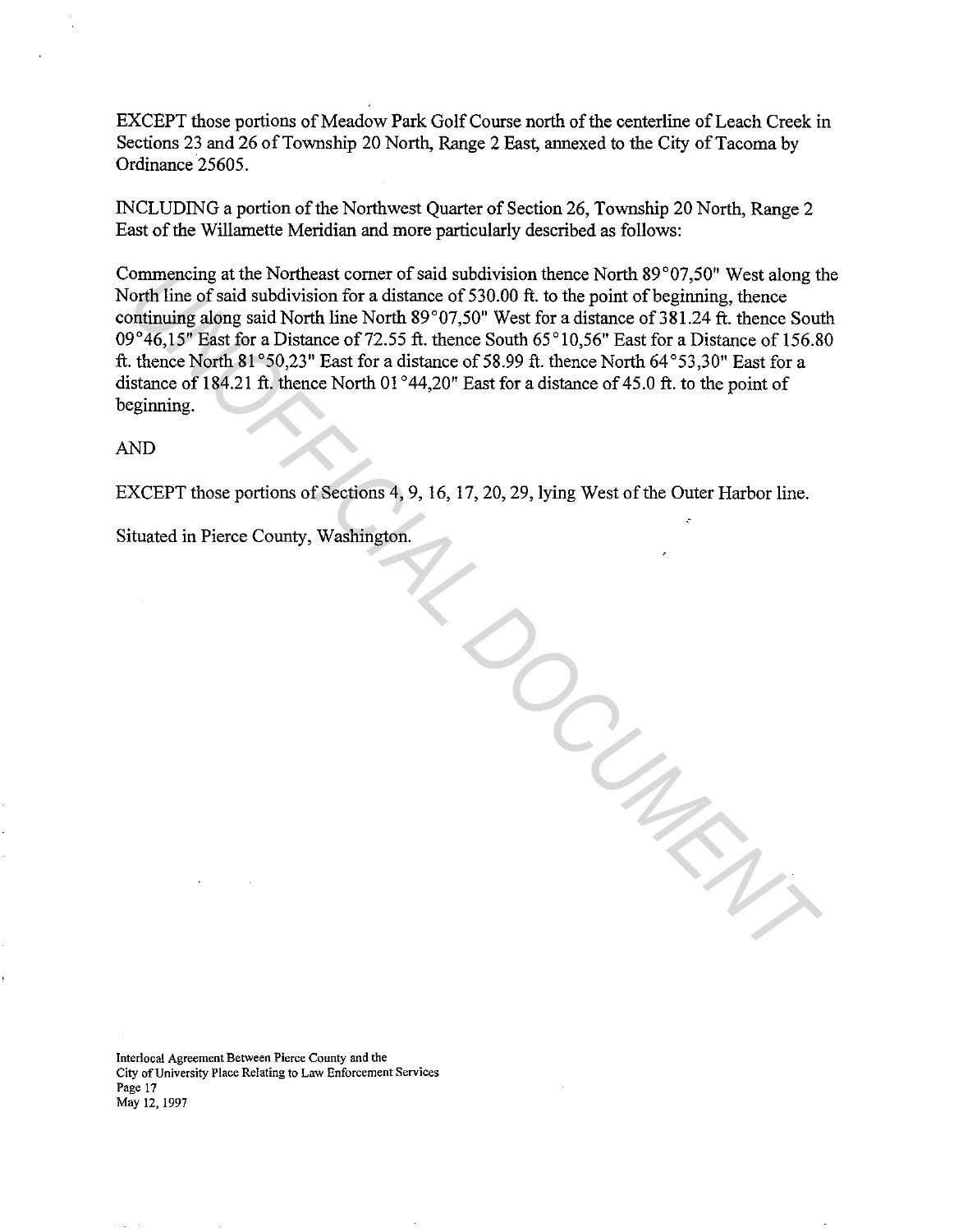# EXHIBIT "B" 1997 UNIVERSITY PLACE SHERIFF SERVICES

|                                   | Function                                                                                                                            |              | Number/Type                                        | <b>Unit Cost</b>  | <b>Annual Cost</b> |
|-----------------------------------|-------------------------------------------------------------------------------------------------------------------------------------|--------------|----------------------------------------------------|-------------------|--------------------|
|                                   | A. Patrol/Traffic Enforcement                                                                                                       |              | 16 Deputies                                        | \$85,387          | \$1,366,192        |
|                                   | B. Command/Liaison                                                                                                                  | I<br>1       | Lieutenant<br>Sergeant                             | 104,875<br>91,763 | 104,875<br>91,763  |
|                                   | C. Investigation                                                                                                                    | $\mathbf{1}$ | Detective<br><b>General Investigation Services</b> | 91,763<br>361,437 | 91,763<br>361,437  |
|                                   |                                                                                                                                     |              |                                                    |                   | 453,200            |
|                                   | D. CJRO                                                                                                                             | 1            | Deputy                                             | 85,387            | 85,387             |
|                                   | E. LESA                                                                                                                             |              |                                                    |                   | 350,000            |
|                                   | F. Clerical Support                                                                                                                 | $\mathbf{1}$ | Office Assistant                                   | 44,700            | 44,700             |
|                                   |                                                                                                                                     |              |                                                    |                   | \$2,496,117        |
| <b>OPTIONAL CONTRACT SERVICES</b> |                                                                                                                                     |              |                                                    |                   |                    |
|                                   | A. Additional Deputy, Command, Detective or Clerical Support positions can be provided for the uni<br>cost figures indicated above. |              |                                                    |                   |                    |

# **OPTIONAL CONTRACT SERVICES**

ŧ

- A. Additional Deputy, Command, Detective or Clerical Support positions can be provided for the unit cost figures indicated above.
- B. Other Special Services not referenced above will be provided per a specific arrangement between the COUNTY and the CITY.

**Interlocal Agreement Between Pierce County and the City of University Place Relating to Law Enforcement Services Page 18**  May 12, 1997